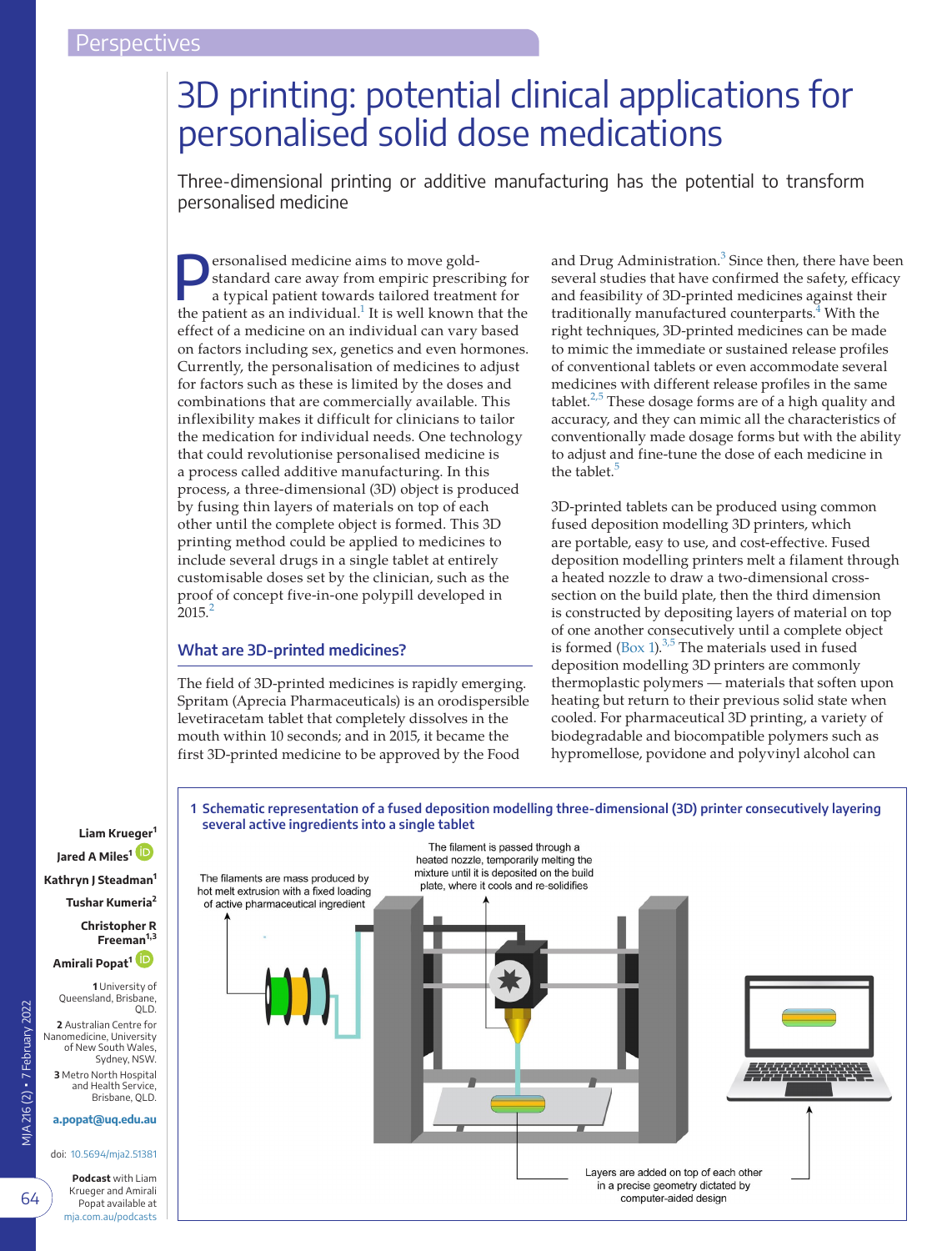be used, all of which are already used in traditionally manufactured medicines.<sup>6,</sup>

# **What will this look like in practice?**

3D-printed dosage forms have the potential to address many of the problems encountered with conventional dosage forms, including customisable dose titration, reducing pill burden, removing barriers to medicine adherence, modifiable excipients, and improving accessibility in times of disaster ([Box 2](#page-1-0)).

The ability to titrate doses of medicines slowly is a particular benefit of 3D-printed dosage forms. This is especially applicable to medicines prone to adverse events on initiation and dose increases, including serotonergic effects on initiation of antidepressants such as serotonin and noradrenaline reuptake inhibitors or dizziness associated with antihypertensive drugs such as angiotensin receptor blockers.[8,9](#page-2-6) Initiation doses could be started lower than currently marketed strengths and could be increased at increments smaller than is possible with existing dosage forms.

Perhaps the most exciting opportunity is the potential to reduce the tablet burden of our ageing population, with an example being the five-in-one polypill.<sup>[2](#page-2-1)</sup> In practice, a combination of several drugs is often used to achieve optimal patient outcomes for many conditions, such as in heart failure and secondary prevention of cardiovascular disease. In these complicated treatments, an advanced 3D-printed medication regime could simultaneously help the patient take the right medicines at the right doses at the right time, while also reducing the number of pills the patient must

swallow. Certain patient populations, especially older people, can be increasingly non-adherent to medication regimens due to reasons such as forgetfulness, difficulty managing medicines, and the cost of medicines[.10](#page-2-7) If multiple medicines in individualised doses could be combined into one single tablet or capsule, it could ease this difficulty in managing medicines and even reduce the cost of medicines.

3D printing would also allow for advancements in the aesthetics of tablet design. Braille or visual descriptors, such as a heart symbol for cardiovascular medicines, could be used to assist the visually impaired. Flavoured or coloured shells could be implemented with the intention to improve adherence in children. It has been shown that pharmaceutical 3D printing processes are possible without excipients, $\frac{11}{11}$  not only reducing the cost of consumables but also allowing smaller tablets to be produced. Patients and their carers often resort to splitting or crushing tablets and opening capsules in order to reduce the size and allow incorporation with food and drinks to facilitate swallowing[.12](#page-2-9) Combining smaller tablet sizes with an individual's preferred shape and flavour characteristics could improve swallowability and, consequently, adherence.

The ability to 3D-print tablets with fewer components $11$ also potentially provides a solution for medicine supply shortages in times of disaster. During the coronavirus disease 2019 (COVID-19) pandemic, many patients have been unable to obtain adequate supply of several commonly used medicines. In Australia, this may be worsened by long supply chains, where medications are made and processed overseas before being freighted to Australia.<sup>13</sup> For example, the blood thinner combination dipyridamole–aspirin was

<span id="page-1-0"></span>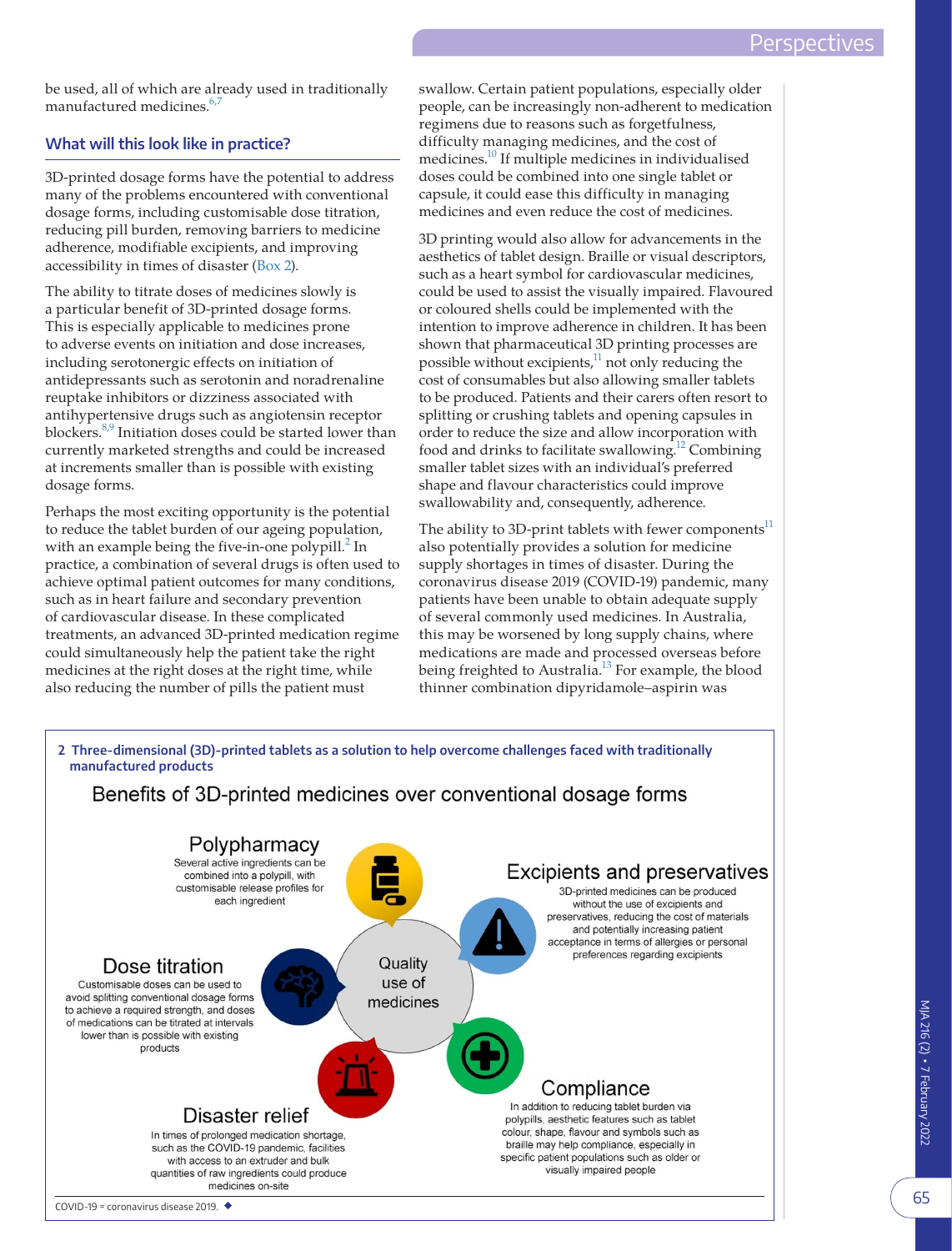unavailable in any brand for almost an entire year, forcing doctors and pharmacists to find alternate solutions.[14](#page-3-0) A compounding pharmacy or hospital with access to extruders, 3D printers and bulk quantities of raw medicine and polymer base could manufacture replacements on site to ensure adequate supply of regular medications during unexpected shortages.

# **Challenges**

The goal of 3D-printed personalised medicine is an admirable target, but the logistics of this type of manufacturing must be considered. For example, the current state of the technology has limited throughput, requiring significant time to produce a single dose. This raises issues of scalability, requiring multiple 3D printers to quickly produce enough doses for a patient or to provide personalised medicines for multiple patients. In addition, although the materials used for 3D printing are relatively inexpensive, the printers themselves range from a few hundred dollars to tens of thousands of dollars, contributing significantly to the cost of this type of operation. As the technology continues to develop, however, it is likely that production speed will improve while costs will fall. When 3D-printed pharmaceuticals are integrated into practice, health professionals administering the service will require training. Initially, this training may be as specific additional qualifications, but as it enters mainstream use, we may see incorporation into university degree programs for relevant health professions.

Although the active ingredients themselves remain the same as in our current medications, the formulation, including excipients; the number of active ingredients; and their doses will be new. There are many factors to consider when designing each new dose form, not least the potential for interactions between medications and interactions between a medication and an excipient. Compatibility testing could be supported through the development of software and machine-learning tools to develop formulae for consistent and compatible filaments that relate to different combinations of drugs and release profiles. These tools could be used to optimise the material and process variables, which in this application could be the quantity of filament, nozzle temperature, and printing speed calculated from the intrinsic properties of the filament.<sup>15</sup> A concern about this rapid development is that regulatory requirements lag behind. Quality control may become a topic of debate, as each batch of products made via mass manufacturing can be tested, but this is unlikely to be possible for custom 3D-printed tablets produced in small quantities for an individual patient. This will require the development of regulations and standards of practice by the Therapeutic Goods Administration with input from prescribers, producers and users of 3D-printed dosage forms.

# **Conclusion**

3D printing has the potential to be a disruptive technology by revolutionising the status quo of oral dosage form design, but many barriers exist to its

broader acceptance in practice.<sup>16</sup> The Food and Drug Administration approval of Spritam is a promising sign for 3D-printed medicines, but there is a still a long way to go. Spritam is not available in truly personalised doses, but in fixed strengths just like the traditionally manufactured counterpart. This highlights the fact that pharmaceutical companies stand to gain little from the integration of 3D-printed medicines into the current health care environment. Rather, the true potential for 3D-printed medicines is for prescribers and their patients through fully customisable doses, unique medication combinations, and with design considerations to improve patient adherence. Although the patient and practitioner benefits are apparent, without regulatory approval or further interest of pharmaceutical companies in 3D printing, seeing the technology in practice may not be a reality over the next 5–10 years. Hopefully, personalised medicine will become available, all in a dosage form 3D-printed at a local hospital or pharmacy at the click of a button.

**Acknowledgements:** Amirali Popat is the recipient of a National Health and Medical Research Council (NHMRC) Career Development Fellowship (GNT1146627) and receives funding from the School of Pharmacy, University of Queensland. Tushar Kumeria pays respect to the Bedegal people who are the traditional owners of the land on which the University of New South Wales Kensington campus is situated. Tushar Kumeria also acknowledges the support from the NHMRC Early Career Fellowship (GNT1143296) and the University of New South Wales for support and Scientia Grant.

**Competing interests:** No relevant disclosures.

**Provenance:** Not commissioned; externally peer reviewed. ■

© 2022 AMPCo Pty Ltd

- <span id="page-2-0"></span>**1** Seyhan AA, Carini C. Are innovation and new technologies in precision medicine paving a new era in patients centric care? J Transl Med 2019; 17: 114.
- <span id="page-2-1"></span>**2** Khaled SA, Burley JC, Alexander MR, et al. 3D printing of fivein-one dose combination polypill with defined immediate and sustained release profiles. J Control Release 2015; 217: 308–314.
- <span id="page-2-2"></span>**3** Prasad LK, Smyth H. 3D printing technologies for drug delivery: a review. Drug Dev Ind Pharm 2016; 42: 1019–1031.
- <span id="page-2-3"></span>**4** Okwuosa TC, Pereira BC, Arafat B, et al. Fabricating a shell-core delayed release tablet using dual FDM 3D printing for patientcentred therapy. Pharm Res 2017; 34: 427–437.
- <span id="page-2-4"></span>**5** Souto EB, Campos JC, Filho SC, et al. 3D printing in the design of pharmaceutical dosage forms. Pharm Dev Technol 2019; 24: 1044–1053.
- <span id="page-2-5"></span>**6** NPS MedicineWise. Consumer medicine information: Panadol osteo [website]. [https://www.nps.org.au/medicine-finder/panad](https://www.nps.org.au/medicine-finder/panadol-osteo-modified-release-caplets) [ol-osteo-modified-release-caplets](https://www.nps.org.au/medicine-finder/panadol-osteo-modified-release-caplets) (viewed Jan 2021).
- **7** NPS MedicineWise. Consumer medicine information: Pristiq [website]. [https://www.nps.org.au/medicine-finder/pristiq-exten](https://www.nps.org.au/medicine-finder/pristiq-extended-release-tablets) [ded-release-tablets](https://www.nps.org.au/medicine-finder/pristiq-extended-release-tablets) (viewed Jan 2021).
- <span id="page-2-6"></span>**8** Australian Medicines Handbook. Cardiovascular drugs. [https://](https://amhonline.amh.net.au/) [amhonline.amh.net.au/](https://amhonline.amh.net.au/) (viewed Jan 2021).
- **9** Australian Medicines Handbook. Psychotropic drugs. [https://](https://amhonline.amh.net.au/) [amhonline.amh.net.au/](https://amhonline.amh.net.au/) (viewed Jan 2021).
- <span id="page-2-7"></span>**10** Maher RL, Hanlon JT, Hajjar ER. Clinical consequences of polypharmacy in elderly. Expert Opin Drug Saf 2014; 13: 57–65.
- <span id="page-2-8"></span>**11** Kuźmińska M, Pereira BC, Habashy R, et al. Solvent-free temperature-facilitated direct extrusion 3D printing for pharmaceuticals. Int J Pharm 2021; 598: 120305.
- <span id="page-2-9"></span>**12** Lau ETL, Steadman KJ, Cichero JAY, Nissen LM. Dosage form modification and oral drug delivery in older people. Adv Drug Deliv Rev 2018; 135: 75–84.
- <span id="page-2-10"></span>**13** Wheate N, Schubert E. I've heard COVID is leading to medicine shortages. What can I do if my medicine is out of